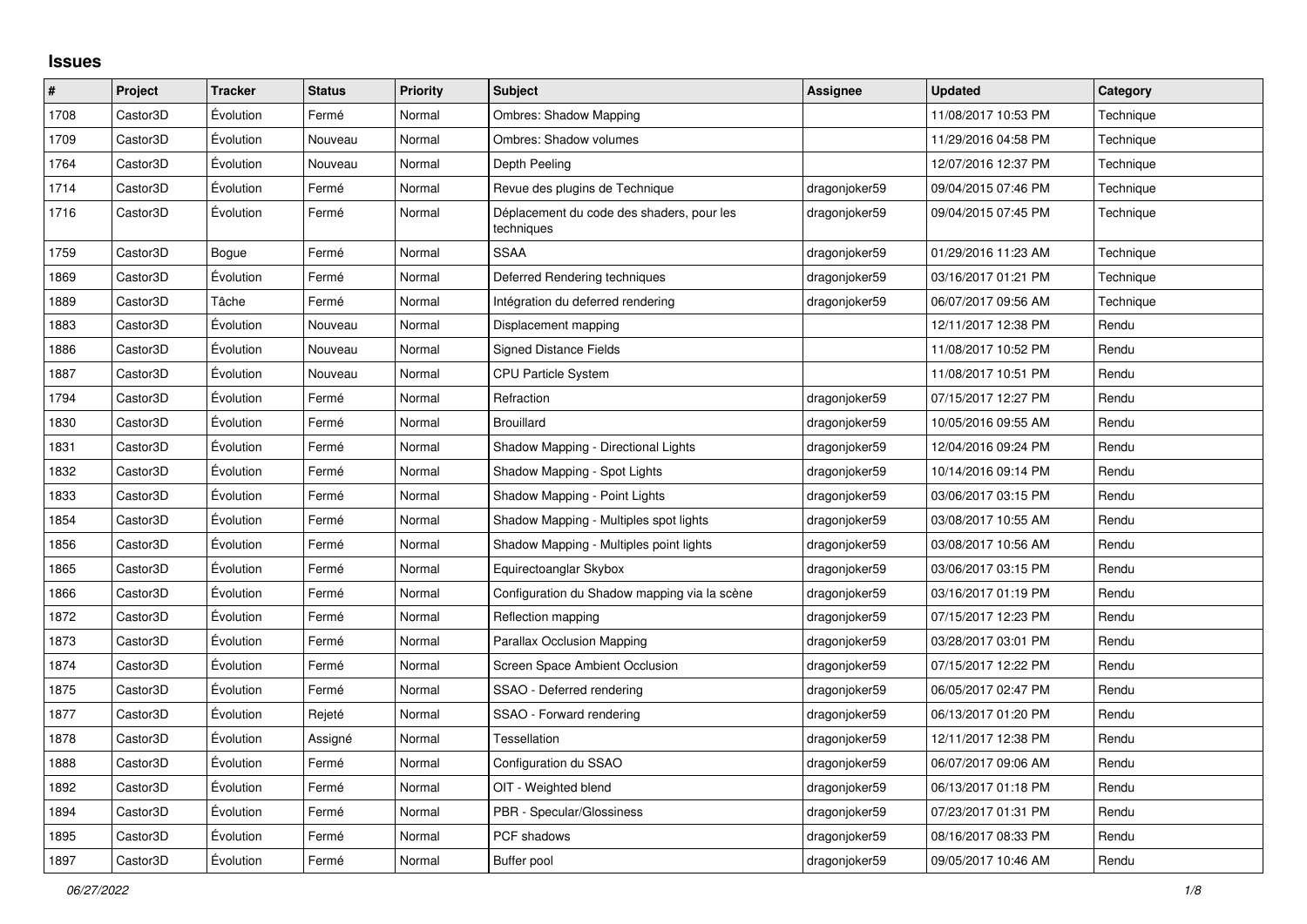| #    | Project  | <b>Tracker</b> | <b>Status</b> | <b>Priority</b> | Subject                                         | <b>Assignee</b> | <b>Updated</b>      | Category   |
|------|----------|----------------|---------------|-----------------|-------------------------------------------------|-----------------|---------------------|------------|
| 1898 | Castor3D | Évolution      | Assigné       | Normal          | Screen space subsurface scattering              | dragonjoker59   | 11/08/2017 10:11 PM | Rendu      |
| 1899 | Castor3D | Évolution      | Fermé         | Normal          | Séparation du résultat de la passe d'éclairage  | dragonjoker59   | 09/08/2017 01:31 PM | Rendu      |
| 1900 | Castor3D | Évolution      | Fermé         | Normal          | Implémentation du SSSSS                         | dragonjoker59   | 11/08/2017 10:11 PM | Rendu      |
| 1748 | Castor3D | Tâche          | Nouveau       | Normal          | <b>TestRenderSystem</b>                         |                 | 12/07/2016 12:38 PM | Renderers  |
| 1101 | Castor3D | Évolution      | Rejeté        | Normal          | Cg shading                                      | dragonjoker59   | 05/07/2014 02:50 PM | Renderers  |
| 1168 | Castor3D | Évolution      | Fermé         | Normal          | Texte dans le Castor                            | dragonjoker59   | 12/12/2014 01:48 PM | Renderers  |
| 1268 | Castor3D | Évolution      | Fermé         | Normal          | Direct3D                                        | dragonjoker59   | 08/27/2015 10:13 AM | Renderers  |
| 1480 | Castor3D | Évolution      | Fermé         | Normal          | FBO / RBO                                       | dragonjoker59   | 11/05/2015 02:45 PM | Renderers  |
| 1555 | Castor3D | Évolution      | Fermé         | Normal          | Transmission des lumières aux shaders           | dragonjoker59   | 12/12/2014 01:40 PM | Renderers  |
| 1655 | Castor3D | Évolution      | Rejeté        | Normal          | Bibliothèques de fonctions de shaders           | dragonjoker59   | 08/24/2015 02:36 PM | Renderers  |
| 1677 | Castor3D | Tâche          | Fermé         | Normal          | Lights                                          | dragonjoker59   | 01/16/2016 02:11 PM | Renderers  |
| 1678 | Castor3D | Bogue          | Fermé         | Normal          | GPU Intel intégrés                              | dragonjoker59   | 09/18/2015 11:57 AM | Renderers  |
| 1702 | Castor3D | Bogue          | Rejeté        | Normal          | Direct3D9                                       | dragonjoker59   | 08/23/2015 02:51 AM | Renderers  |
| 1710 | Castor3D | Évolution      | Fermé         | Normal          | Revue du RenderSystem                           | dragonjoker59   | 09/04/2015 07:46 PM | Renderers  |
| 1711 | Castor3D | Bogue          | Fermé         | Normal          | Suppressions des renderers                      | dragonjoker59   | 08/24/2015 05:06 PM | Renderers  |
| 1727 | Castor3D | Évolution      | Rejeté        | Normal          | Direct <sub>3</sub> D <sub>11</sub>             | dragonjoker59   | 01/18/2016 12:31 AM | Renderers  |
| 1734 | Castor3D | Évolution      | Fermé         | Normal          | Render to texture D3D                           | dragonjoker59   | 10/27/2015 10:26 PM | Renderers  |
| 1758 | Castor3D | Évolution      | Rejeté        | Normal          | <b>HLSL Writer</b>                              | dragonjoker59   | 01/18/2016 12:31 AM | Renderers  |
| 1761 | Castor3D | Tâche          | Fermé         | Normal          | Drop Direct3D                                   | dragonjoker59   | 01/19/2016 01:34 PM | Renderers  |
| 1762 | Castor3D | Tâche          | Rejeté        | Normal          | Intégrer OpenGL au Core                         | dragonjoker59   | 01/18/2016 06:55 PM | Renderers  |
| 1862 | Castor3D | Bogue          | Fermé         | Normal          | Slpit des FrameVariable                         | dragonjoker59   | 12/13/2016 04:10 AM | Renderers  |
| 1863 | Castor3D | Bogue          | Fermé         | Normal          | Retirer le ShaderProgram de FrameVariableBuffer | dragonjoker59   | 12/21/2016 07:29 PM | Renderers  |
| 1793 | Castor3D | Bogue          | Fermé         | Normal          | <b>BloomPostEffect</b>                          | dragonjoker59   | 02/27/2016 12:00 PM | PostEffect |
| 1812 | Castor3D | Évolution      | Fermé         | Normal          | Grayscale                                       | dragonjoker59   | 07/23/2016 12:39 AM | PostEffect |
| 1829 | Castor3D | Évolution      | Fermé         | Normal          | <b>FXAA</b>                                     | dragonjoker59   | 09/19/2016 04:51 PM | PostEffect |
| 1901 | Castor3D | Évolution      | Fermé         | Normal          | <b>SMAA</b>                                     | dragonjoker59   | 11/08/2017 10:48 PM | PostEffect |
| 1902 | Castor3D | Évolution      | Fermé         | Normal          | Kawase Light Streaks                            | dragonjoker59   | 11/08/2017 10:49 PM | PostEffect |
| 1835 | Castor3D | Bogue          | Fermé         | Haut            | Bloom cassé                                     | dragonjoker59   | 11/10/2016 11:39 AM | PostEffect |
| 1836 | Castor3D | Bogue          | Rejeté        | Haut            | FXAA cassé                                      | dragonjoker59   | 10/19/2016 10:31 AM | PostEffect |
| 1879 | Castor3D | Évolution      | Nouveau       | Normal          | Améliorations pour CastorGUI                    |                 | 07/15/2017 12:21 PM | Plugins    |
| 1881 | Castor3D | Évolution      | Nouveau       | Normal          | CastorGUI - Contrôles supplémentaires           |                 | 04/05/2017 12:25 PM | Plugins    |
| 1753 | Castor3D | Évolution      | Fermé         | Bas             | PostEffect Bloom                                | dragonjoker59   | 01/08/2016 01:37 PM | Plugins    |
| 1133 | Castor3D | Évolution      | Fermé         | Normal          | Architecture Importers / Subdivider             | dragonjoker59   | 01/12/2012 04:33 PM | Plugins    |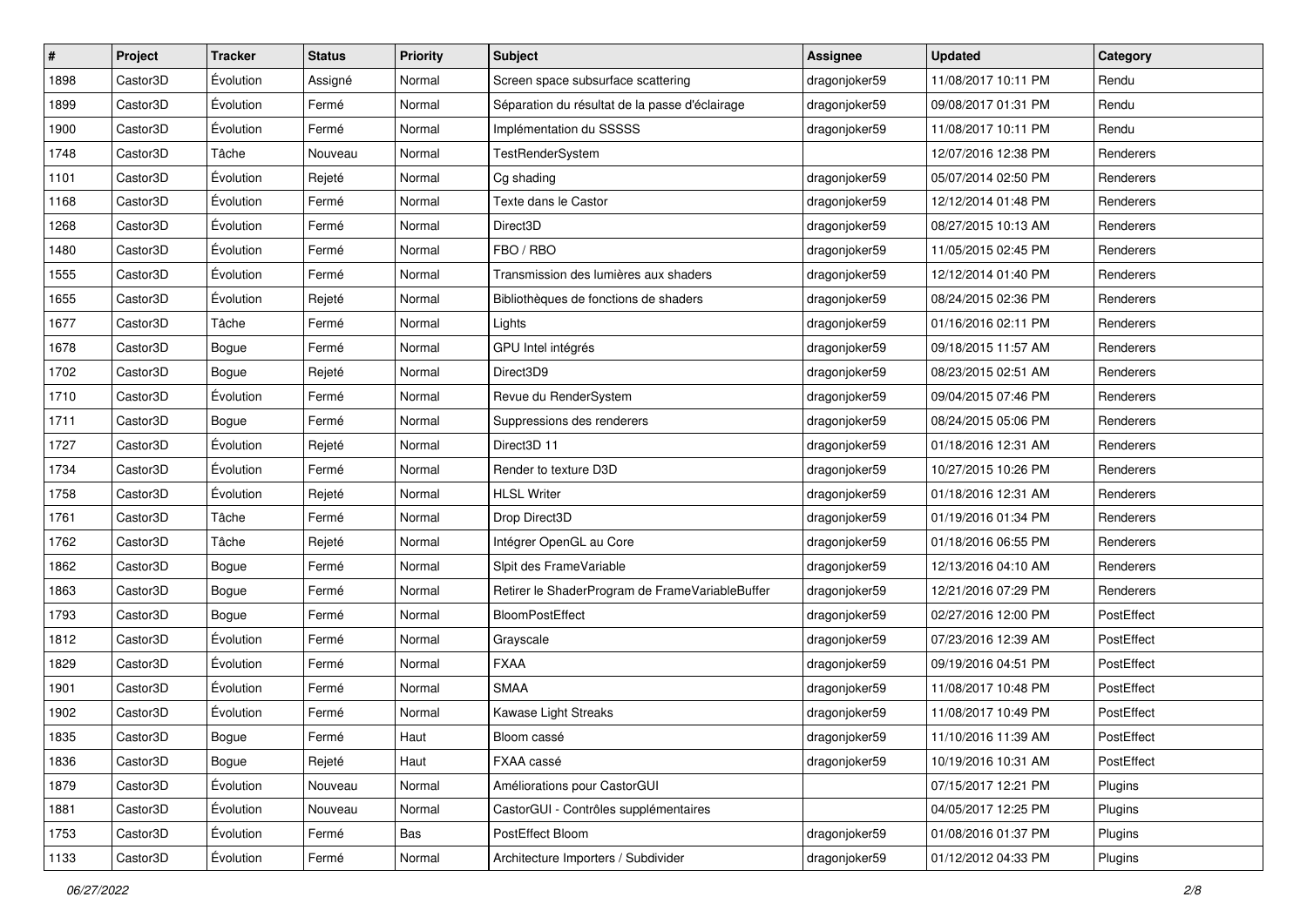| $\sharp$ | Project  | <b>Tracker</b> | <b>Status</b> | <b>Priority</b> | <b>Subject</b>                                                    | <b>Assignee</b> | <b>Updated</b>      | Category |
|----------|----------|----------------|---------------|-----------------|-------------------------------------------------------------------|-----------------|---------------------|----------|
| 1315     | Castor3D | Bogue          | Fermé         | Normal          | Importers                                                         | dragonjoker59   | 09/28/2015 02:09 AM | Plugins  |
| 1554     | Castor3D | Évolution      | Rejeté        | Normal          | Mettre en plugin                                                  | dragonjoker59   | 12/12/2014 01:52 PM | Plugins  |
| 1691     | Castor3D | Bogue          | Fermé         | Normal          | PN-Triangles                                                      | dragonjoker59   | 08/23/2015 03:04 AM | Plugins  |
| 1692     | Castor3D | Évolution      | Fermé         | Normal          | Séparation des Techniques                                         | dragonjoker59   | 09/03/2015 01:55 PM | Plugins  |
| 1693     | Castor3D | Évolution      | Fermé         | Normal          | Phong Tessellation                                                | dragonjoker59   | 09/22/2015 10:19 AM | Plugins  |
| 1718     | Castor3D | Évolution      | Fermé         | Normal          | Plugin générique                                                  | dragonjoker59   | 10/15/2015 09:00 PM | Plugins  |
| 1811     | Castor3D | Évolution      | Fermé         | Normal          | tone mappings en plug-ins                                         | dragonjoker59   | 07/03/2016 08:08 PM | Plugins  |
| 1815     | Castor3D | Évolution      | Fermé         | Normal          | Uniformisation des plug-ins                                       | dragonjoker59   | 08/05/2016 11:44 AM | Plugins  |
| 1880     | Castor3D | Évolution      | Fermé         | Normal          | CastorGUI - Remonter les évènements à l'utilisateur               | dragonjoker59   | 07/15/2017 12:21 PM | Plugins  |
| 1738     | Castor3D | Évolution      | Rejeté        | Normal          | Amélioration des performances de rendu des<br>incrustations texte |                 | 01/29/2016 11:02 AM | Overlays |
| 1746     | Castor3D | Bogue          | Fermé         | Normal          | Découpe du texte dans les overlays                                |                 | 01/29/2016 10:58 AM | Overlays |
| 1679     | Castor3D | Évolution      | Fermé         | Normal          | Overlays de débogage                                              | dragonjoker59   | 10/15/2015 08:58 PM | Overlays |
| 1721     | Castor3D | Évolution      | Fermé         | Normal          | Scènes de test                                                    | dragonjoker59   | 10/15/2015 08:59 PM | Overlays |
| 1723     | Castor3D | Bogue          | Fermé         | Normal          | Mauvais gestion des matériaux des border panel<br>overlays        | dragonjoker59   | 10/15/2015 09:00 PM | Overlays |
| 1792     | Castor3D | Bogue          | Fermé         | Normal          | Text overlays                                                     | dragonjoker59   | 02/22/2016 07:59 PM | Overlays |
| 1799     | Castor3D | Bogue          | Fermé         | Normal          | Centrage des TextOverlays                                         | dragonjoker59   | 04/17/2016 10:48 AM | Overlays |
| 1859     | Castor3D | Bogue          | Rejeté        | Normal          | Message 0x20096 à réactiver dans GIDebug                          |                 | 06/12/2018 03:41 PM | OpenGL   |
| 1090     | Castor3D | Évolution      | Fermé         | Bas             | OpenGL 3.x et OpenGL 4.x                                          | dragonjoker59   | 09/10/2015 10:45 AM | OpenGL   |
| 1092     | Castor3D | Évolution      | Fermé         | Bas             | Uniform Buffer Objects                                            | dragonjoker59   | 09/28/2015 02:08 AM | OpenGL   |
| 1094     | Castor3D | Évolution      | Fermé         | Bas             | Vertex Array Objects                                              | dragonjoker59   | 09/28/2015 02:09 AM | OpenGL   |
| 844      | Castor3D | Bogue          | Fermé         | Normal          | <b>GLSL</b>                                                       | dragonjoker59   | 01/12/2012 04:36 PM | OpenGL   |
| 1690     | Castor3D | Bogue          | Fermé         | Normal          | <b>GLSL 130</b>                                                   | dragonjoker59   | 08/27/2015 10:14 AM | OpenGL   |
| 1712     | Castor3D | Évolution      | Fermé         | Normal          | <b>GLSL Writer</b>                                                | dragonjoker59   | 09/03/2015 02:00 PM | OpenGL   |
| 1724     | Castor3D | Bogue          | Fermé         | Normal          | Incrustations non affichées sur GPU Intel, en OpenGL              | dragonjoker59   | 09/03/2015 01:59 PM | OpenGL   |
| 1730     | Castor3D | Évolution      | Fermé         | Normal          | Tracking des objets alloues.                                      | dragonjoker59   | 09/09/2015 10:30 AM | OpenGL   |
| 1743     | Castor3D | Évolution      | Fermé         | Normal          | TBO                                                               | dragonjoker59   | 10/15/2015 08:55 PM | OpenGL   |
| 1749     | Castor3D | Bogue          | Fermé         | Normal          | Switch fullscreen and back                                        | dragonjoker59   | 01/12/2016 11:45 AM | OpenGL   |
| 1750     | Castor3D | Bogue          | Fermé         | Normal          | Lights texture                                                    | dragonjoker59   | 12/10/2015 12:20 AM | OpenGL   |
| 1861     | Castor3D | Bogue          | Fermé         | Normal          | <b>UBO</b>                                                        | dragonjoker59   | 12/21/2016 07:30 PM | OpenGL   |
| 1882     | Castor3D | Bogue          | Fermé         | Normal          | GIRenderSystemTest - ComputeShaders, Transform<br>Feedback        | dragonjoker59   | 07/15/2017 12:29 PM | OpenGL   |
| 843      | Castor3D | Évolution      | Fermé         | Haut            | OpenGL 4.x                                                        | dragonjoker59   | 09/03/2015 01:58 PM | OpenGL   |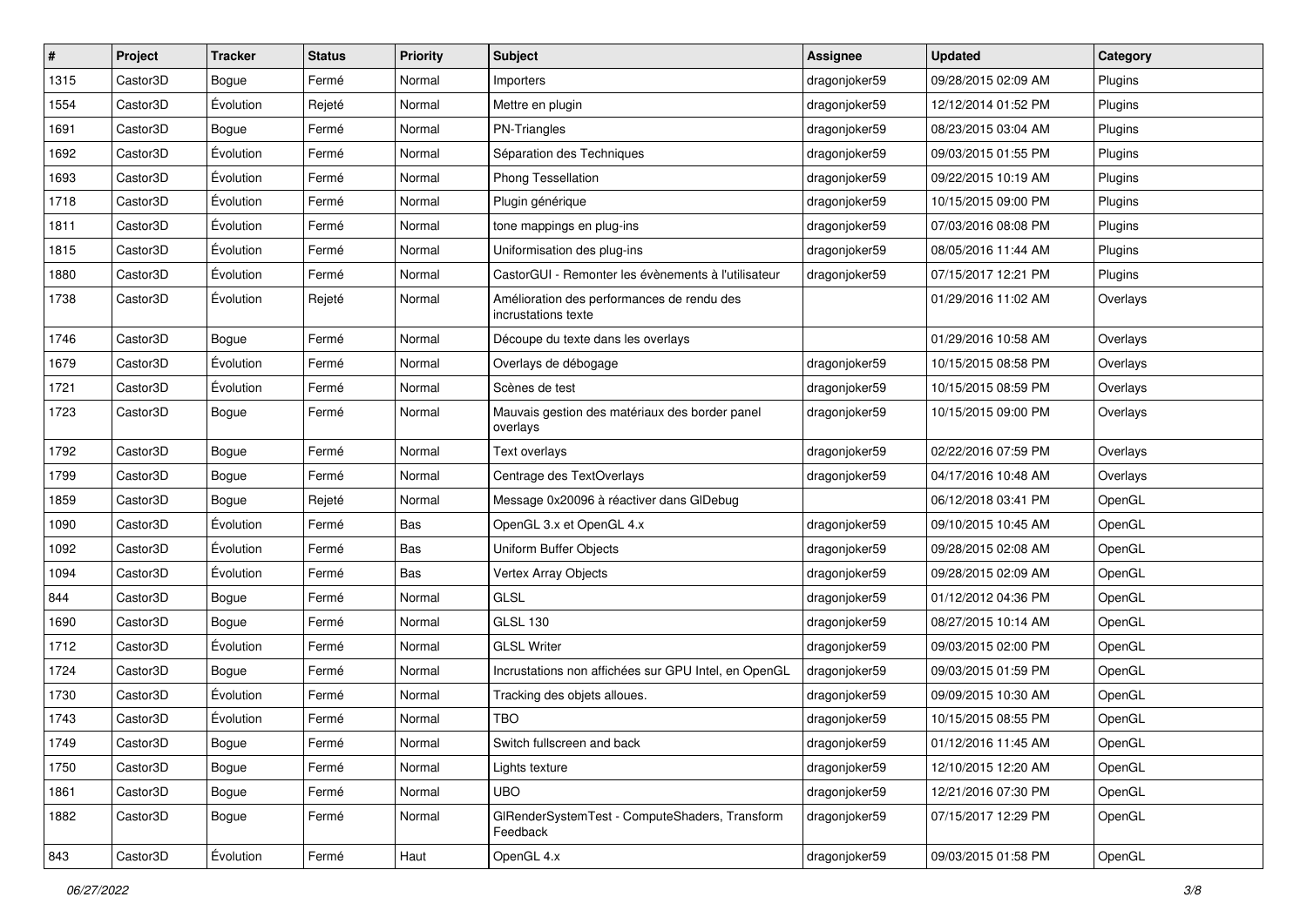| #    | Project  | <b>Tracker</b> | <b>Status</b> | <b>Priority</b> | Subject                              | <b>Assignee</b> | <b>Updated</b>      | Category              |
|------|----------|----------------|---------------|-----------------|--------------------------------------|-----------------|---------------------|-----------------------|
| 1813 | Castor3D | Bogue          | Fermé         | Haut            | Download des texture                 | dragonjoker59   | 12/04/2016 08:50 PM | OpenGL                |
| 1131 | Castor3D | Évolution      | Fermé         | Normal          | Passage à CMake                      | dragonjoker59   | 01/21/2011 06:09 PM | Multiplateforme       |
| 1134 | Castor3D | Évolution      | Fermé         | Normal          | FreeImage / FreeImagePlus            | dragonjoker59   | 01/21/2011 06:09 PM | Multiplateforme       |
| 1297 | Castor3D | Tâche          | Fermé         | Normal          | Linux                                | dragonjoker59   | 12/12/2014 01:50 PM | Multiplateforme       |
| 1701 | Castor3D | <b>Bogue</b>   | Rejeté        | Normal          | Crash à la fermeture sous Linux      | dragonjoker59   | 09/03/2015 01:50 PM | Multiplateforme       |
| 1867 | Castor3D | Bogue          | Fermé         | Normal          | Shadow Mapping - Corriger sous Linux | dragonjoker59   | 03/17/2017 11:10 AM | Multiplateforme       |
| 1868 | Castor3D | Bogue          | Fermé         | Normal          | Animations sous Linux                | dragonjoker59   | 03/20/2017 01:19 AM | Multiplateforme       |
| 1871 | Castor3D | Bogue          | Fermé         | Normal          | FXAA cassé sous Linux                | dragonjoker59   | 04/03/2017 10:16 AM | Multiplateforme       |
| 1739 | Castor3D | Bogue          | Fermé         | Haut            | Visual Studio 2015                   | dragonjoker59   | 10/05/2015 04:09 PM | Multiplateforme       |
| 1778 | Castor3D | Évolution      | Fermé         | Normal          | Importeur FBX                        | dragonjoker59   | 02/19/2016 11:33 AM | Importer              |
| 1784 | Castor3D | Bogue          | Nouveau       | Normal          | Vidéos via FFMPEG                    |                 | 12/11/2017 12:38 PM | <b>IHM</b>            |
| 1713 | Castor3D | Évolution      | Fermé         | Normal          | Interface de CastorViewer            | dragonjoker59   | 09/03/2015 02:00 PM | <b>IHM</b>            |
| 1717 | Castor3D | Évolution      | Fermé         | Normal          | CastorGUI                            | dragonjoker59   | 01/29/2016 11:02 AM | <b>IHM</b>            |
| 1728 | Castor3D | Évolution      | Fermé         | Normal          | CastorViewer Look and Feel           | dragonjoker59   | 09/04/2015 07:44 PM | <b>IHM</b>            |
| 1731 | Castor3D | Évolution      | Fermé         | Normal          | CastorViewer Look and Feel #2        | dragonjoker59   | 09/11/2015 09:52 PM | <b>IHM</b>            |
| 1733 | Castor3D | Évolution      | Fermé         | Normal          | Mise à jour de CastorShape           | dragonjoker59   | 09/18/2015 11:56 AM | <b>IHM</b>            |
| 1769 | Castor3D | Tâche          | Fermé         | Normal          | Supprimer la dépendance à CastorGui  | dragonjoker59   | 04/17/2016 10:48 PM | <b>IHM</b>            |
| 1777 | Castor3D | Évolution      | Fermé         | Normal          | Capture image et vidéo               | dragonjoker59   | 02/01/2016 10:07 AM | <b>IHM</b>            |
| 1779 | Castor3D | Évolution      | Fermé         | Normal          | Intégrer les animations aux IHM      | dragonjoker59   | 02/10/2016 10:43 AM | <b>IHM</b>            |
| 1782 | Castor3D | <b>Bogue</b>   | Fermé         | Normal          | Debug overlays dans le Scene Tree    | dragonjoker59   | 02/11/2016 11:48 PM | <b>IHM</b>            |
| 1870 | Castor3D | Bogue          | Fermé         | Normal          | CastorGUI                            | dragonjoker59   | 03/20/2017 03:34 PM | <b>IHM</b>            |
| 1810 | Castor3D | Évolution      | Nouveau       | Normal          | GIsIWriter via les flux              |                 | 11/29/2016 05:00 PM | GIslWriter            |
| 1741 | Castor3D | Tâche          | Nouveau       | Normal          | <b>Binding Python</b>                |                 | 03/26/2016 01:22 PM | <b>Bindings</b>       |
| 1740 | Castor3D | Tâche          | Fermé         | Normal          | <b>Binding COM</b>                   | dragonjoker59   | 10/15/2015 08:58 PM | <b>Bindings</b>       |
| 1183 | Castor3D | Tâche          | Nouveau       | Normal          | Animations                           |                 | 12/04/2016 02:25 PM | Architecture Générale |
| 1654 | Castor3D | Évolution      | Rejeté        | Normal          | Buffers de sommets                   |                 | 06/12/2018 03:32 PM | Architecture Générale |
| 1684 | Castor3D | Tâche          | Fermé         | Normal          | Deferred rendering                   |                 | 09/05/2016 10:17 AM | Architecture Générale |
| 1687 | Castor3D | Évolution      | Fermé         | Normal          | <b>Transmission DepthBuffer</b>      |                 | 04/10/2016 11:27 AM | Architecture Générale |
| 1705 | Castor3D | Évolution      | Nouveau       | Normal          | Ombres                               |                 | 03/16/2017 10:43 PM | Architecture Générale |
| 1745 | Castor3D | Évolution      | Rejeté        | Normal          | Scene File Parser                    |                 | 06/12/2018 03:43 PM | Architecture Générale |
| 1763 | Castor3D | Évolution      | Nouveau       | Normal          | Animations de textures               |                 | 11/29/2016 05:01 PM | Architecture Générale |
| 1765 | Castor3D | Évolution      | Rejeté        | Normal          | Sortir BlendState de Pass            |                 | 06/12/2018 03:36 PM | Architecture Générale |
| 1773 | Castor3D | Évolution      | Nouveau       | Normal          | Animations de nodes                  |                 | 11/29/2016 05:01 PM | Architecture Générale |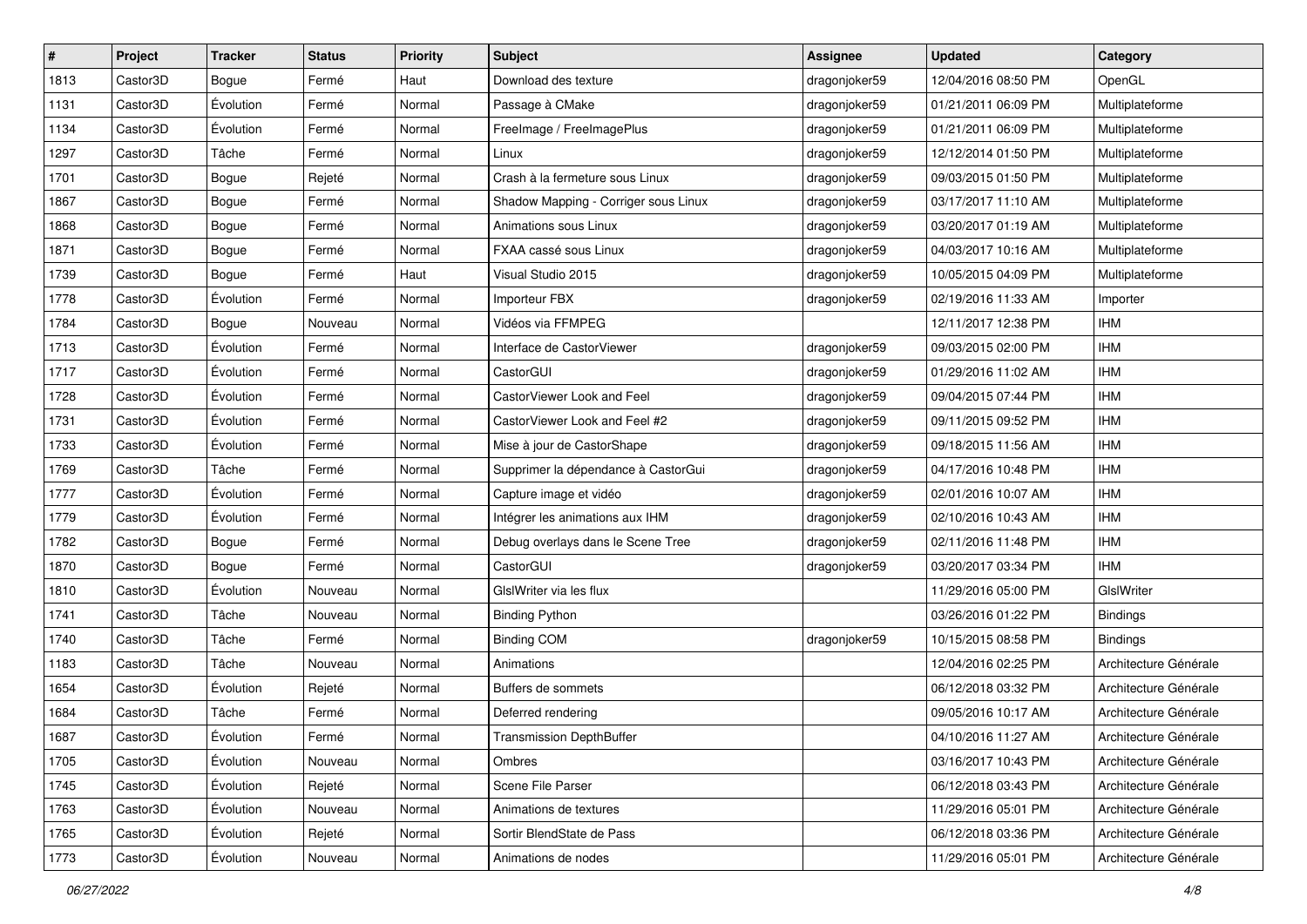| $\sharp$ | Project  | <b>Tracker</b> | <b>Status</b> | Priority | <b>Subject</b>                      | <b>Assignee</b> | <b>Updated</b>      | Category              |
|----------|----------|----------------|---------------|----------|-------------------------------------|-----------------|---------------------|-----------------------|
| 1791     | Castor3D | Évolution      | Fermé         | Normal   | Vulkan!                             |                 | 06/12/2018 03:40 PM | Architecture Générale |
| 1797     | Castor3D | Évolution      | Fermé         | Normal   | Revue du RenderSystem               |                 | 06/12/2018 03:37 PM | Architecture Générale |
| 1819     | Castor3D | Évolution      | Nouveau       | Normal   | Reduction des hiérarchies           |                 | 07/25/2016 10:48 AM | Architecture Générale |
| 1820     | Castor3D | Évolution      | Nouveau       | Normal   | Batching                            |                 | 12/11/2017 12:38 PM | Architecture Générale |
| 1821     | Castor3D | Évolution      | Nouveau       | Normal   | Texture atlas                       |                 | 12/11/2017 12:38 PM | Architecture Générale |
| 1822     | Castor3D | Évolution      | Rejeté        | Normal   | Remplacement des VBO dans Submesh   |                 | 08/24/2017 05:52 PM | Architecture Générale |
| 1825     | Castor3D | Évolution      | Fermé         | Normal   | Immutable pipeline                  |                 | 06/12/2018 03:38 PM | Architecture Générale |
| 1826     | Castor3D | Tâche          | Nouveau       | Normal   | Gestion des noeuds de rendu         |                 | 08/27/2016 02:48 PM | Architecture Générale |
| 1827     | Castor3D | Tâche          | Nouveau       | Normal   | Noeuds de rendu instanciés          |                 | 08/27/2016 02:49 PM | Architecture Générale |
| 1839     | Castor3D | Évolution      | Nouveau       | Normal   | Virtual file system                 |                 | 11/08/2017 10:51 PM | Architecture Générale |
| 1849     | Castor3D | Évolution      | Fermé         | Normal   | <b>Physical Based Rendering</b>     |                 | 08/16/2017 08:33 PM | Architecture Générale |
| 1857     | Castor3D | Tâche          | Fermé         | Normal   | <b>Bindings explicites</b>          |                 | 06/12/2018 03:38 PM | Architecture Générale |
| 1694     | Castor3D | Évolution      | Fermé         | Bas      | Picking                             | dragonjoker59   | 10/25/2016 12:19 AM | Architecture Générale |
| 1069     | Castor3D | Évolution      | Fermé         | Normal   | Gérer les vertex de meilleure façon | dragonjoker59   | 01/12/2012 04:36 PM | Architecture Générale |
| 1070     | Castor3D | Évolution      | Fermé         | Normal   | <b>IdPoint</b>                      | dragonjoker59   | 01/12/2012 04:36 PM | Architecture Générale |
| 1073     | Castor3D | Évolution      | Fermé         | Normal   | Vertex                              | dragonjoker59   | 01/12/2012 04:35 PM | Architecture Générale |
| 1074     | Castor3D | Évolution      | Fermé         | Normal   | Face                                | dragonjoker59   | 01/12/2012 04:35 PM | Architecture Générale |
| 1076     | Castor3D | Évolution      | Fermé         | Normal   | SmoothingGroup                      | dragonjoker59   | 01/12/2012 04:35 PM | Architecture Générale |
| 1077     | Castor3D | Évolution      | Fermé         | Normal   | Submesh                             | dragonjoker59   | 01/12/2012 04:35 PM | Architecture Générale |
| 1078     | Castor3D | Évolution      | Fermé         | Normal   | Subdivisers                         | dragonjoker59   | 01/12/2012 04:34 PM | Architecture Générale |
| 1082     | Castor3D | Évolution      | Fermé         | Normal   | Suppression des pointeurs           | dragonjoker59   | 01/12/2012 04:34 PM | Architecture Générale |
| 1132     | Castor3D | Évolution      | Fermé         | Normal   | Scene Nodes                         | dragonjoker59   | 01/12/2012 04:33 PM | Architecture Générale |
| 1169     | Castor3D | Évolution      | Fermé         | Normal   | <b>Buffers</b>                      | dragonjoker59   | 01/12/2012 04:32 PM | Architecture Générale |
| 1176     | Castor3D | Évolution      | Fermé         | Normal   | Suppression des singleton           | dragonjoker59   | 01/12/2012 04:32 PM | Architecture Générale |
| 1182     | Castor3D | Évolution      | Fermé         | Normal   | Shader Program et Object            | dragonjoker59   | 03/15/2011 05:51 PM | Architecture Générale |
| 1305     | Castor3D | Évolution      | Rejeté        | Normal   | Contrats et checks                  | dragonjoker59   | 02/20/2013 12:43 PM | Architecture Générale |
| 1349     | Castor3D | Évolution      | Fermé         | Normal   | RenderTargets                       | dragonjoker59   | 12/12/2014 01:51 PM | Architecture Générale |
| 1619     | Castor3D | Évolution      | Fermé         | Normal   | Export binaire                      | dragonjoker59   | 06/14/2016 12:02 AM | Architecture Générale |
| 1620     | Castor3D | Tâche          | Fermé         | Normal   | Render to buffer                    | dragonjoker59   | 12/12/2014 01:40 PM | Architecture Générale |
| 1621     | Castor3D | Tâche          | Fermé         | Normal   | FrameBuffer principal               | dragonjoker59   | 11/05/2015 02:45 PM | Architecture Générale |
| 1676     | Castor3D | Bogue          | Fermé         | Normal   | <b>Billboards</b>                   | dragonjoker59   | 03/30/2016 04:23 PM | Architecture Générale |
| 1680     | Castor3D | Évolution      | Fermé         | Normal   | Archives zip                        | dragonjoker59   | 08/23/2015 03:03 AM | Architecture Générale |
| 1681     | Castor3D | Tâche          | Fermé         | Normal   | Espace mémoire                      | dragonjoker59   | 08/27/2015 10:13 AM | Architecture Générale |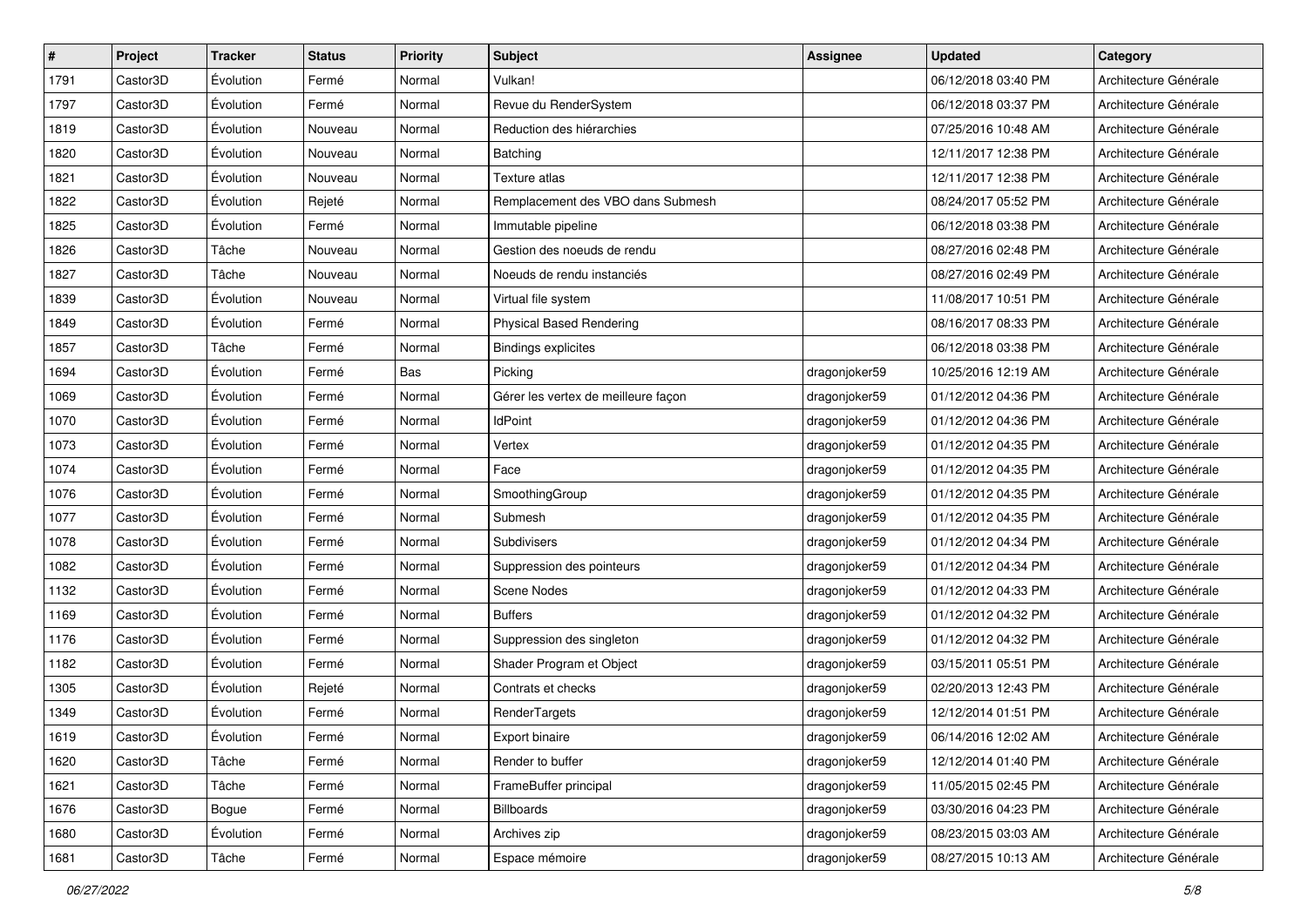| #    | Project  | <b>Tracker</b> | <b>Status</b> | <b>Priority</b> | Subject                                             | <b>Assignee</b> | <b>Updated</b>      | Category              |
|------|----------|----------------|---------------|-----------------|-----------------------------------------------------|-----------------|---------------------|-----------------------|
| 1683 | Castor3D | Évolution      | Fermé         | Normal          | Setup                                               | dragonjoker59   | 09/03/2015 01:55 PM | Architecture Générale |
| 1685 | Castor3D | Évolution      | Fermé         | Normal          | Deferred Rendering + Background                     | dragonjoker59   | 09/05/2016 10:17 AM | Architecture Générale |
| 1686 | Castor3D | Bogue          | Fermé         | Normal          | Deferred rendering + lights + camera                | dragonjoker59   | 09/05/2016 10:16 AM | Architecture Générale |
| 1689 | Castor3D | Bogue          | Fermé         | Normal          | GCC 4.9                                             | dragonjoker59   | 08/27/2015 10:13 AM | Architecture Générale |
| 1696 | Castor3D | Bogue          | Fermé         | Normal          | Problème d'instanciation                            | dragonjoker59   | 08/23/2015 03:04 AM | Architecture Générale |
| 1697 | Castor3D | Bogue          | Fermé         | Normal          | Etats                                               | dragonjoker59   | 09/10/2015 10:41 AM | Architecture Générale |
| 1707 | Castor3D | Évolution      | Fermé         | Normal          | Ombres, architecture de base                        | dragonjoker59   | 10/25/2016 12:17 AM | Architecture Générale |
| 1715 | Castor3D | Évolution      | Rejeté        | Normal          | Réorganisation des dossiers                         | dragonjoker59   | 09/04/2015 07:45 PM | Architecture Générale |
| 1719 | Castor3D | Évolution      | Fermé         | Normal          | Extensions du SceneFileParser                       | dragonjoker59   | 09/23/2015 09:52 AM | Architecture Générale |
| 1720 | Castor3D | Évolution      | Fermé         | Normal          | Intégration de la GUI de ProceduralGenerator        | dragonjoker59   | 10/10/2015 11:28 PM | Architecture Générale |
| 1722 | Castor3D | Bogue          | Fermé         | Normal          | Disparition du mesh lors du changement de topologie | dragonjoker59   | 01/12/2016 04:16 PM | Architecture Générale |
| 1729 | Castor3D | Bogue          | Fermé         | Normal          | Matrices + SceneNodes                               | dragonjoker59   | 11/18/2015 12:17 AM | Architecture Générale |
| 1735 | Castor3D | Évolution      | Fermé         | Normal          | Réorganisation de la classe Scene                   | dragonjoker59   | 01/30/2016 06:18 PM | Architecture Générale |
| 1736 | Castor3D | Évolution      | Fermé         | Normal          | Castor en UTF-8                                     | dragonjoker59   | 09/22/2015 09:51 AM | Architecture Générale |
| 1737 | Castor3D | <b>Bogue</b>   | Fermé         | Normal          | Ordre des multiplications                           | dragonjoker59   | 10/10/2015 11:29 PM | Architecture Générale |
| 1744 | Castor3D | Évolution      | Fermé         | Normal          | Découpage d'Engine                                  | dragonjoker59   | 10/15/2015 08:55 PM | Architecture Générale |
| 1752 | Castor3D | Évolution      | Rejeté        | Normal          | File parser avec Boost.Spirit                       | dragonjoker59   | 05/11/2016 12:29 PM | Architecture Générale |
| 1754 | Castor3D | Évolution      | Fermé         | Normal          | Intégrer ObjectsMemoryPool                          | dragonjoker59   | 01/16/2016 02:10 PM | Architecture Générale |
| 1755 | Castor3D | Évolution      | Fermé         | Normal          | Supprimer l'alignement 16 bits de Point             | dragonjoker59   | 01/16/2016 02:10 PM | Architecture Générale |
| 1756 | Castor3D | Évolution      | Fermé         | Normal          | Deplacement de la topologie, dans GemoetryBuffers   | dragonjoker59   | 01/12/2016 03:59 PM | Architecture Générale |
| 1757 | Castor3D | Évolution      | Fermé         | Normal          | Instructions SSE2                                   | dragonjoker59   | 01/16/2016 02:09 PM | Architecture Générale |
| 1760 | Castor3D | Bogue          | Fermé         | Normal          | Instanciation                                       | dragonjoker59   | 01/17/2016 10:28 PM | Architecture Générale |
| 1767 | Castor3D | Évolution      | Fermé         | Normal          | Cube maps                                           | dragonjoker59   | 05/23/2016 09:49 AM | Architecture Générale |
| 1770 | Castor3D | Bogue          | Fermé         | Normal          | Position relative à la caméra                       | dragonjoker59   | 01/27/2016 09:24 PM | Architecture Générale |
| 1771 | Castor3D | Bogue          | Fermé         | Normal          | Animations par squelette                            | dragonjoker59   | 01/27/2016 09:23 PM | Architecture Générale |
| 1772 | Castor3D | Évolution      | Fermé         | Normal          | Animations par mesh                                 | dragonjoker59   | 06/24/2016 02:42 AM | Architecture Générale |
| 1774 | Castor3D | Évolution      | Fermé         | Normal          | Skybox                                              | dragonjoker59   | 05/23/2016 09:49 AM | Architecture Générale |
| 1775 | Castor3D | Tâche          | Fermé         | Normal          | Refactoring animations                              | dragonjoker59   | 01/28/2016 02:24 PM | Architecture Générale |
| 1776 | Castor3D | Bogue          | Fermé         | Normal          | Corriger le rendu des scènes non animées.           | dragonjoker59   | 01/31/2016 01:49 AM | Architecture Générale |
| 1780 | Castor3D | Bogue          | Fermé         | Normal          | Objet animés liés?                                  | dragonjoker59   | 02/13/2016 01:32 AM | Architecture Générale |
| 1781 | Castor3D | Évolution      | Fermé         | Normal          | VertexLayout depuis le shader program               | dragonjoker59   | 02/10/2016 10:43 AM | Architecture Générale |
| 1783 | Castor3D | Bogue          | Fermé         | Normal          | Crash lorsque la scène est mal formée               | dragonjoker59   | 02/11/2016 03:23 PM | Architecture Générale |
| 1785 | Castor3D | Tâche          | Fermé         | Normal          | Amélioration des performances des animations        | dragonjoker59   | 02/14/2016 09:50 PM | Architecture Générale |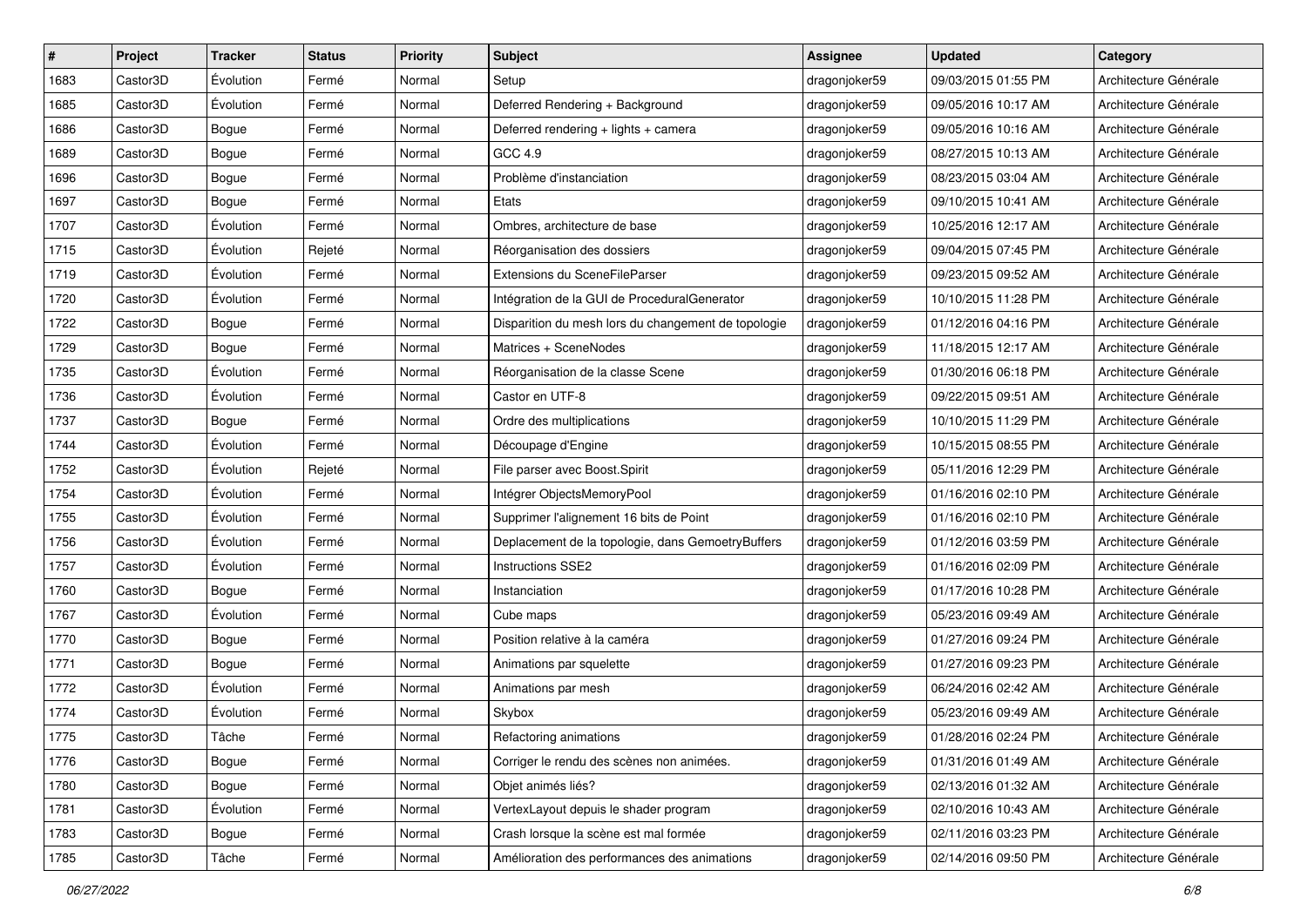| #    | Project  | <b>Tracker</b> | <b>Status</b> | Priority | Subject                                            | <b>Assignee</b> | <b>Updated</b>      | Category              |
|------|----------|----------------|---------------|----------|----------------------------------------------------|-----------------|---------------------|-----------------------|
| 1789 | Castor3D | Tâche          | Fermé         | Normal   | Amélioration des performances de rendu de la scène | dragonjoker59   | 02/24/2016 12:59 AM | Architecture Générale |
| 1790 | Castor3D | Évolution      | Fermé         | Normal   | Gestion des ressources                             | dragonjoker59   | 03/26/2016 01:21 PM | Architecture Générale |
| 1795 | Castor3D | Évolution      | Fermé         | Normal   | High Dynamic Range                                 | dragonjoker59   | 03/19/2016 11:04 PM | Architecture Générale |
| 1796 | Castor3D | Évolution      | Fermé         | Normal   | Revue des contextes                                | dragonjoker59   | 04/16/2016 01:14 PM | Architecture Générale |
| 1798 | Castor3D | Évolution      | Fermé         | Normal   | Revue des viewports                                | dragonjoker59   | 04/17/2016 11:28 AM | Architecture Générale |
| 1805 | Castor3D | Évolution      | Fermé         | Normal   | Optimisation de Submesh                            | dragonjoker59   | 04/19/2016 09:43 AM | Architecture Générale |
| 1808 | Castor3D | Évolution      | Fermé         | Normal   | Classe de features GPU                             | dragonjoker59   | 05/18/2016 03:52 PM | Architecture Générale |
| 1809 | Castor3D | Évolution      | Fermé         | Normal   | Particle system                                    | dragonjoker59   | 12/04/2016 08:51 PM | Architecture Générale |
| 1818 | Castor3D | Évolution      | Fermé         | Normal   | Render nodes                                       | dragonjoker59   | 08/05/2016 11:46 AM | Architecture Générale |
| 1823 | Castor3D | Évolution      | Fermé         | Normal   | Frustum culling                                    | dragonjoker59   | 08/05/2016 11:46 AM | Architecture Générale |
| 1824 | Castor3D | Évolution      | Fermé         | Normal   | Render queues                                      | dragonjoker59   | 08/05/2016 11:43 AM | Architecture Générale |
| 1828 | Castor3D | Évolution      | Fermé         | Normal   | Shader et GeometryBuffers dans le Pipeline         | dragonjoker59   | 11/16/2017 08:06 AM | Architecture Générale |
| 1838 | Castor3D | Évolution      | Fermé         | Normal   | Suppression de libzip                              | dragonjoker59   | 10/25/2016 12:16 AM | Architecture Générale |
| 1840 | Castor3D | Évolution      | Fermé         | Normal   | RenderTechnique pqr RenderTarget                   | dragonjoker59   | 10/27/2016 11:01 AM | Architecture Générale |
| 1841 | Castor3D | Tâche          | Fermé         | Normal   | Sources lumineuses                                 | dragonjoker59   | 11/20/2016 12:00 AM | Architecture Générale |
| 1842 | Castor3D | Tâche          | Fermé         | Normal   | Billboards sans geometry shader                    | dragonjoker59   | 12/04/2016 08:51 PM | Architecture Générale |
| 1843 | Castor3D | Tâche          | Fermé         | Normal   | Particle system configurable                       | dragonjoker59   | 12/04/2016 08:52 PM | Architecture Générale |
| 1845 | Castor3D | Tâche          | Fermé         | Normal   | Particle system CS                                 | dragonjoker59   | 12/04/2016 08:51 PM | Architecture Générale |
| 1846 | Castor3D | Tâche          | Fermé         | Normal   | Particle system CPU                                | dragonjoker59   | 11/22/2016 11:58 AM | Architecture Générale |
| 1847 | Castor3D | Évolution      | Fermé         | Normal   | Shader storage buffers                             | dragonjoker59   | 11/29/2016 05:29 PM | Architecture Générale |
| 1848 | Castor3D | Évolution      | Fermé         | Normal   | Atomic counter buffers                             | dragonjoker59   | 12/01/2016 12:35 AM | Architecture Générale |
| 1850 | Castor3D | Tâche          | Fermé         | Normal   | Split Pass en deux                                 | dragonjoker59   | 12/03/2016 01:37 PM | Architecture Générale |
| 1851 | Castor3D | Tâche          | Fermé         | Normal   | Créer PbrPass et implémenter le PBR                | dragonjoker59   | 07/15/2017 12:26 PM | Architecture Générale |
| 1852 | Castor3D | Évolution      | Fermé         | Normal   | Implémentation de ThreadPool                       | dragonjoker59   | 12/03/2016 01:37 PM | Architecture Générale |
| 1853 | Castor3D | Évolution      | Rejeté        | Normal   | Multithreader la mise à jour des RenderQueue       | dragonjoker59   | 12/04/2016 02:25 PM | Architecture Générale |
| 1860 | Castor3D | Tâche          | Fermé         | Normal   | void Bind                                          | dragonjoker59   | 12/12/2016 09:23 AM | Architecture Générale |
| 1864 | Castor3D | Bogue          | Fermé         | Normal   | Mettre les UBO dans les RenderPass                 | dragonjoker59   | 12/21/2016 07:30 PM | Architecture Générale |
| 1884 | Castor3D | Évolution      | Fermé         | Normal   | Emissive sur un float                              | dragonjoker59   | 06/07/2017 09:54 AM | Architecture Générale |
| 1885 | Castor3D | Evolution      | Fermé         | Normal   | Revue des passes                                   | dragonjoker59   | 12/11/2017 12:42 PM | Architecture Générale |
| 1903 | Castor3D | Bogue          | Fermé         | Normal   | Frustum culling                                    | dragonjoker59   | 11/16/2017 08:05 AM | Architecture Générale |
| 1904 | Castor3D | Évolution      | Assigné       | Normal   | Split de l'update                                  | dragonjoker59   | 01/01/2018 04:48 PM | Architecture Générale |
| 1674 | Castor3D | Bogue          | Fermé         | Haut     | Deferred Rendering                                 | dragonjoker59   | 12/12/2014 01:39 PM | Architecture Générale |
| 1747 | Castor3D | Bogue          | Fermé         | Haut     | Plus de rendu 3D                                   | dragonjoker59   | 11/06/2015 03:33 PM | Architecture Générale |